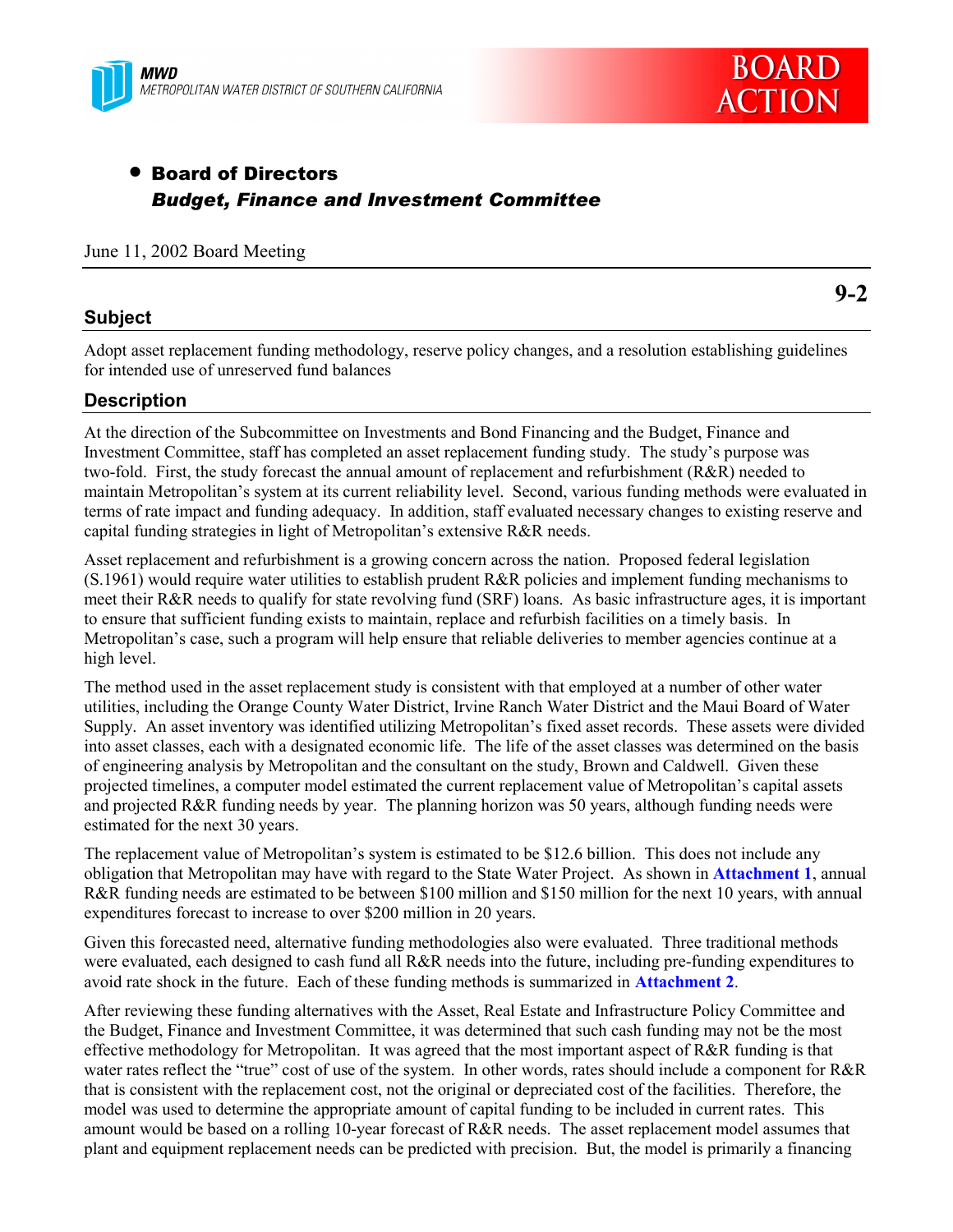tool, not a capital project planning model. As such, a 10-year forecast combined with Metropolitanís Capital Investment Plan (CIP) provides a more accurate view of R&R needs to be recovered in current rates.

#### **Proposed Funding Method**

Clearly, R&R needs are growing. As shown in **Attachment 1**, R&R expenditures over the next 10 years will average around \$115 million annually. R&R expenditures in the current CIP are about \$90 million in fiscal year 2002/03. It is proposed that Metropolitan's existing Pay as You Go (PAYG) policy be revised so that the amount of PAYG included in rates in any year would reflect R&R needs. It is further proposed that PAYG funding be increased by \$5 million per year for the next 10 years, raising PAYG amounts to the average R&R funding need. While it could be argued that PAYG should be increased to the \$125 million level today, such an increase would mean an immediate rate increase of approximately \$20 per acre-foot. Given that current R&R expenditures are short of the \$115 million average, a more gradual increase is proposed.

Each year, a 10-year forecast of R&R needs would be used to establish necessary funding levels. In this manner, R&R needs would not place too much burden on current ratepayers, while ensuring that future ratepayers do not experience high rate increases as a result of current users' demands on the system.

#### **Reserve Policy**

Metropolitan's reserve policy guidelines are found in its Administrative Code  $\S$  5200. It is proposed that all funds collected for R&R purposes be expended through the PAYG fund and that any unexpended PAYG monies remain in the PAYG fund, rather than being transferred to the Water Rate Stabilization Fund. Under current policy, unexpended PAYG funds are transferred out of the PAYG fund even if the reason that the funds have not been spent is that the projects are behind schedule. Since R&R needs are not going to diminish over time, retaining funds collected for such purposes in the fund and utilizing them for the purpose they were collected is a consistent policy. **Attachment 3** shows projected R&R expenditures and PAYG amounts necessary to support this policy.

It is also proposed that Metropolitanís reserve policy be modified to include an allocation formula for unreserved funds in accordance with Section 125.5 of Metropolitan's Act. It is proposed that any unreserved funds distributed to the member agencies be allocated on the basis of all water sales during the previous fiscal year, such sales to include sales under the Interim Agricultural Water Program, Long-term Seasonal Storage Program and all Full Service water sales. No other changes are recommended to existing reserve policies.

It is recommended that the above R&R policy and modification to Metropolitan's reserve policy be adopted beginning in the 2002/03 fiscal year. **Attachment 4** is a resolution that affirms existing reserve policies and incorporates the allocation policy recommended above. Proposed amendments to the Metropolitan Water District Administrative Code are set forth on **Attachment 5**, with strikeouts showing deletions and underlining showing additions. **Attachment 6** shows the new version of the Metropolitan Water District Administrative Code as it would read upon board approval.

# **Policy**

Request of the Subcommittee on Investments and Bond Financing

# **California Environmental Quality Act (CEQA)**

CEQA determination for Options #1 and #2:

The proposed actions are not defined as a project under CEQA because they involve continuing administrative activities, such as general policy and procedure making (Section 15378(b)(2) of the State CEQA Guidelines). In addition, the proposed actions are not subject to CEQA because they involve the creation of government funding mechanisms or other government fiscal activities, which do not involve any commitment to any specific project which may result in a potentially significant physical impact on the environment (Section 15378(b)(4) of the State CEQA Guidelines).

The CEQA determination is: Determine that the proposed actions are not subject to CEQA per Sections 15378(b)(2) and 15378(b)(4) of the State CEQA Guidelines.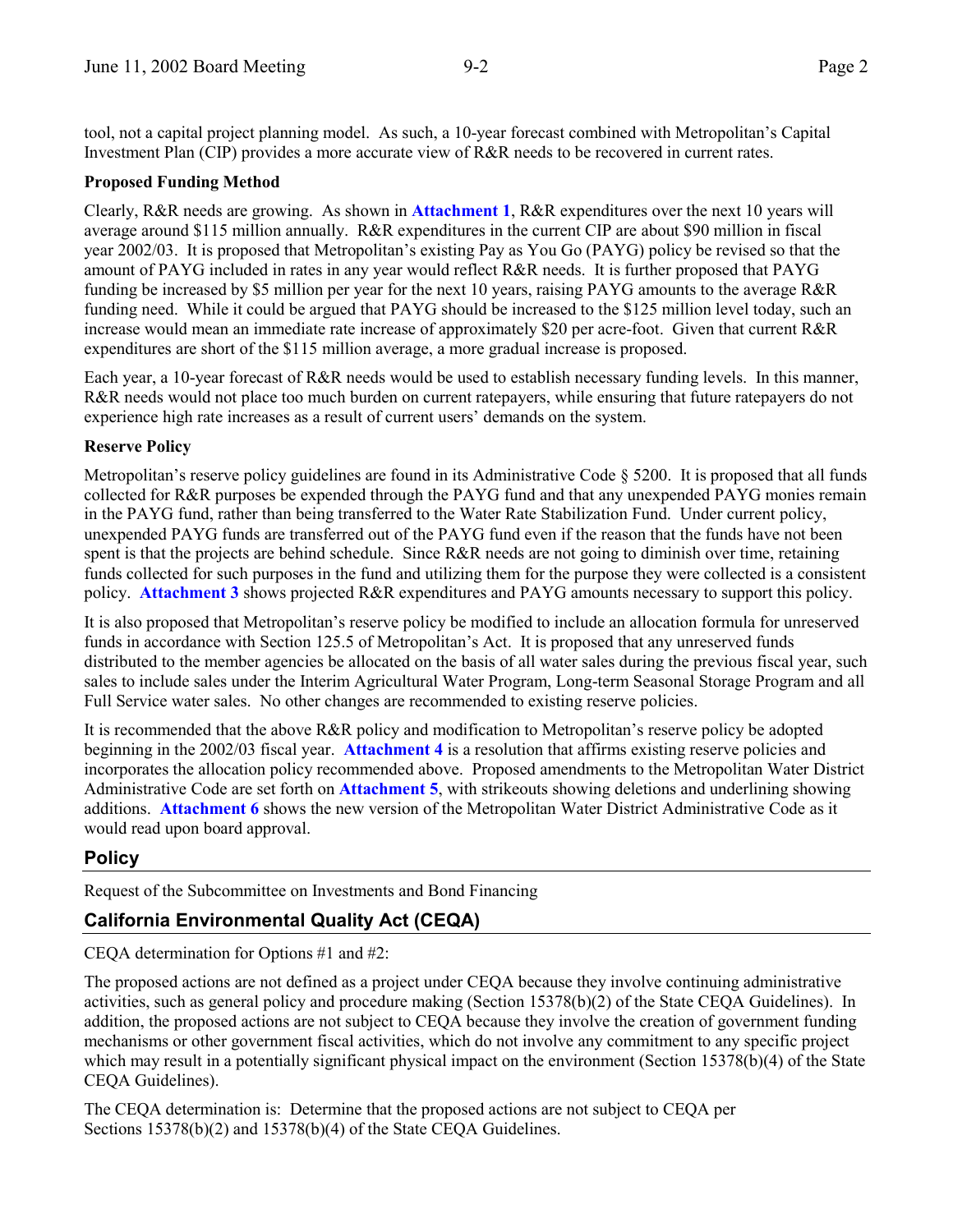#### **Board Options/Fiscal Impacts**

#### **Option #1**

Adopt the CEQA determination and

- a. Approve PAYG policy and R&R funding mechanism;
- b. Adopt resolution in accordance with  $\S$  125.5 of the Metropolitan Water District Act; and
- c. Amend Administrative Code to reflect change in PAYG policy.

**Fiscal Impact:** Initial increase of \$5 million for PAYG purposes

#### **Option #2**

- Adopt the CEQA determination and
	- a. Affirm existing reserve and PAYG policy; and
	- b. Adopt resolution and amend R&R funding mechanism.
- **Fiscal Impact:** No change in PAYG

#### **Staff Recommendation**

Option #1

5/23/2002 *Brian G. Thomas Date*

*Chief Financial Officer*

<u>یم</u> *Ronald R. Gastelum*

5/23/2002 *Date*

*Chief Executive Officer*

- **Attachment 1 Forecasted Pattern of R&R Costs**
- **Attachment 2 Alternative Funding Methods**
- **Attachment 3 R&R Expenditures and PAYG**
- **Attachment 4 Resolution**
- **Attachment 5 Administrative Code Amendments showing additions and deletions**
- Attachment 6 Administrative Code Amendments in final form

BLA #1766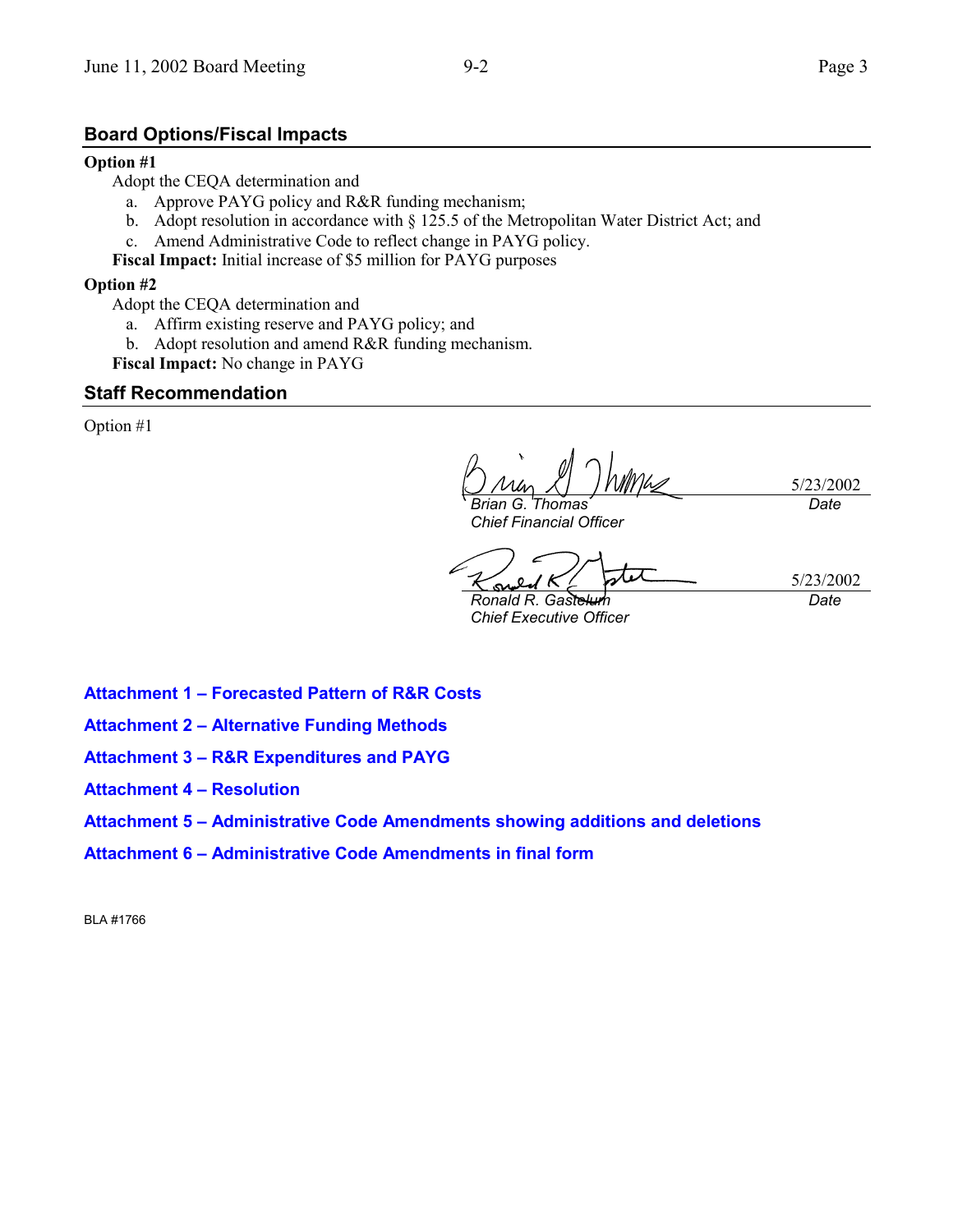# **FORECASTED PATTERN OF R&R COSTS**

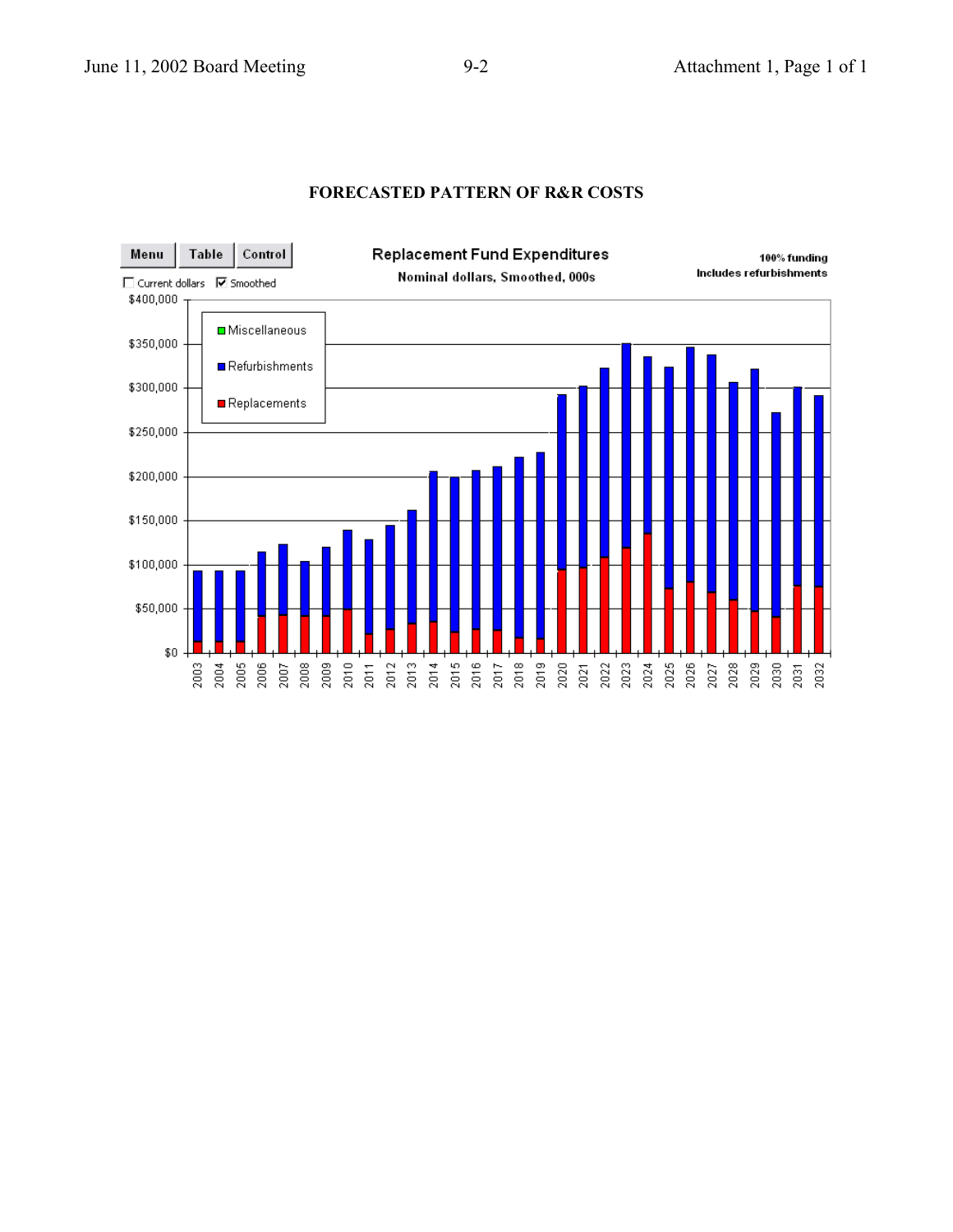#### **Alternative Funding Methods**

The study included a limited sensitivity analysis of different funding alternatives. All options assumed that a Replacement Reserve Fund (RRF) would be pre-funded in the amount of \$45 million.

**Option 1** analyzed full funding based on a single-level smoothed appropriation. This option requires an initial appropriation of about \$142.5 million with annual appropriations indexed for inflation. This option produced very large interim reserve balances and would require a large initial rate increase.

**Option 2** analyzed full funding with stepped appropriations. This option starts with a smaller initial appropriation of \$90 million increasing to \$180 million by 2013. This option keeps interim reserve balance from becoming too large, but would require that policy decisions on appropriation levels be made at frequent and irregular intervals, requiring considerable Board time. Further, since there is no regularity in the appropriation patterns, this option is not really a long-term policy.

**Option 3** assumed stepped funding tied to PAYG. This option assumes PAYG would increase \$5 million per year starting at \$90 million in fiscal year 2002/03. Option 3 will require further policy decisions, but the period during which the initial policy decision is valid is far greater with Option 3 than with Option 2. The adoption of this option will not have a significant immediate rate impact.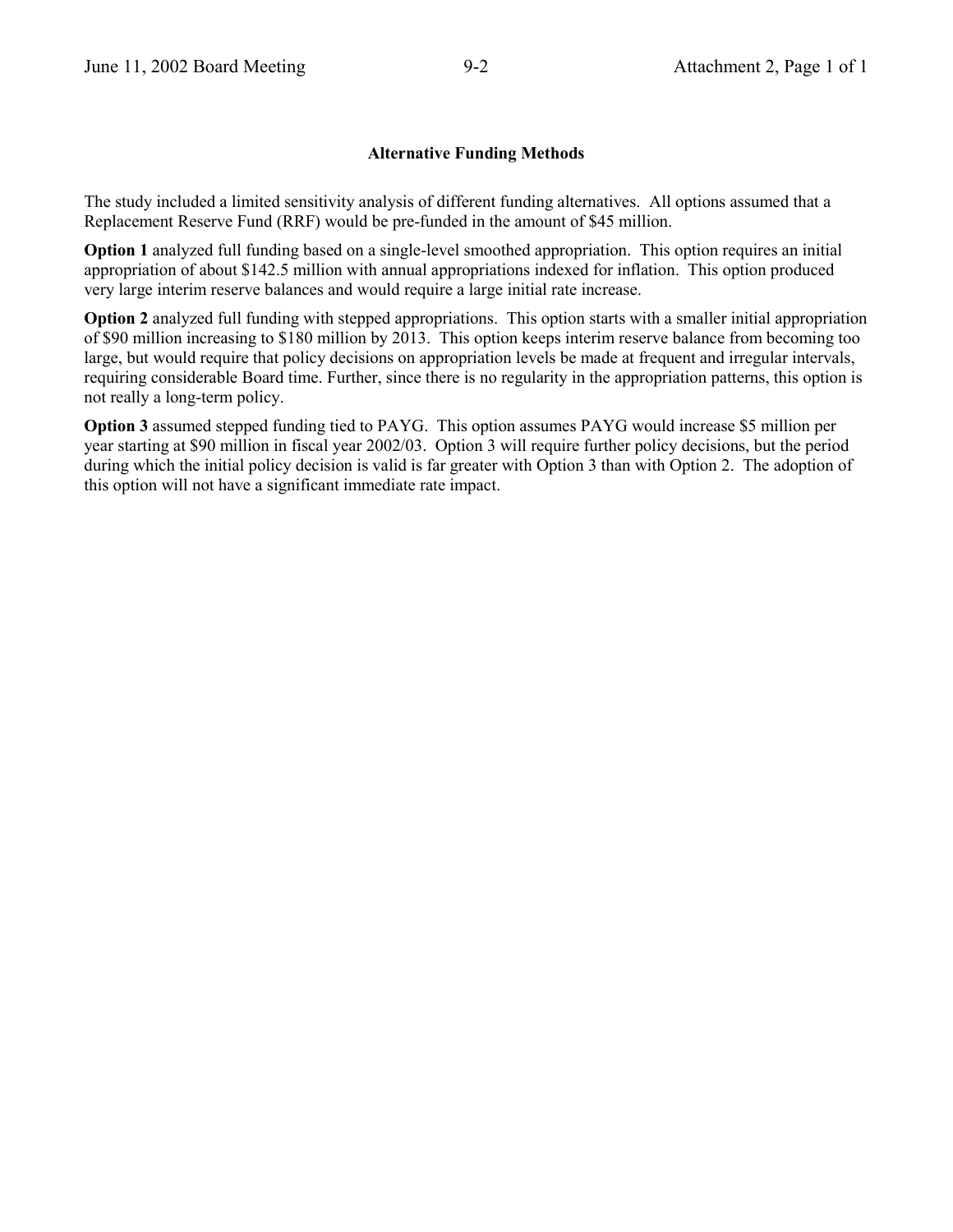

# **R&R Expenditures and PAYG**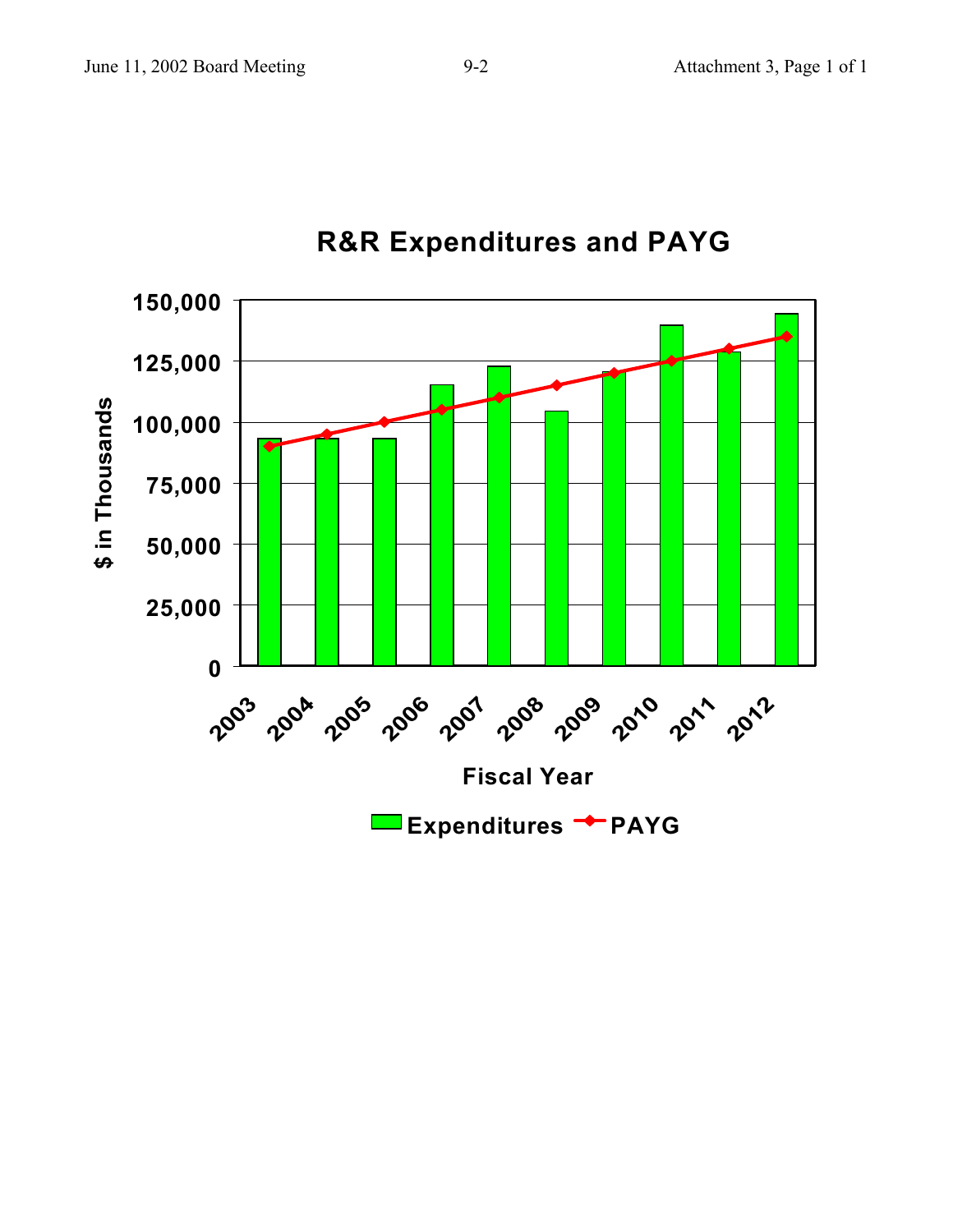# RESOLUTION

# RESOLUTION OF THE BOARD OF DIRECTORS OF THE METROPOLITAN WATER DISTRICT OF SOUTHERN CALIFORNIA PERTAINING TO THE USE OF UNRESERVED FUND BALANCES

WHEREAS, The Metropolitan Water District of Southern California ("Metropolitan") is a municipal water district organized and acting under the Metropolitan Water District Act (Chapter 209, Stats. 1969, as amended) (the "Act"); and

WHEREAS, Metropolitan's primary purpose was and is to provide a supplementary supply of water for domestic and municipal uses at wholesale rates to its member agencies; and

WHEREAS, in order to efficiently manage the operations at Metropolitan and to maintain stable water rates throughout its service area, Metropolitan maintains a variety of restricted reserve funds, including among others, a water treatment surcharge fund and a rate stabilization fund; and

WHEREAS, Metropolitan has also adopted a reserve policy for minimum unrestricted reserve balances at the end of each fiscal year based on an 18-month wet period reserve shortfall estimate and a maximum reserve level based on an additional two years' revenue shortfall estimate; and

WHEREAS, Section 125.5 of the Metropolitan Water District Act requires that on or before June 30, 2002 the board of directors of a district shall adopt a resolution establishing guidelines for the intended use of unreserved fund balances; and

WHEREAS, at the direction of the Subcommittee on Investments and Bond Financing and the Budget, Finance and Investment Committee, Metropolitan has completed an asset replacement study to forecast the annual amount of replacement and refurbishment to Metropolitan's system (the "Study"); and

WHEREAS, in order to provide a portion of the funds for required replacement and refurbishment of Metropolitan's facilities and other improvements, Metropolitan is required to make changes to its existing reserve policies, all as set forth in Board Letter 9-2 adopted on the date hereof.

NOW, THEREFORE, the Board of Directors of The Metropolitan Water District of Southern California DOES HEREBY RESOLVE, DETERMINE AND ORDER, as follows:

1. This Board hereby reaffirms its reserve policy guidelines as set forth in Metropolitan Water District Administrative Code Section 5200, which guidelines are incorporated by reference as if set forth in full herein.

2. This Board hereby declares that any unreserved funds distributed to the member public agencies shall be allocated on the basis of all water sales during the previous fiscal year, such sales to include sales under the Interim Agricultural Water Program, Long-term Seasonal Storage Program and all Full Service water sales.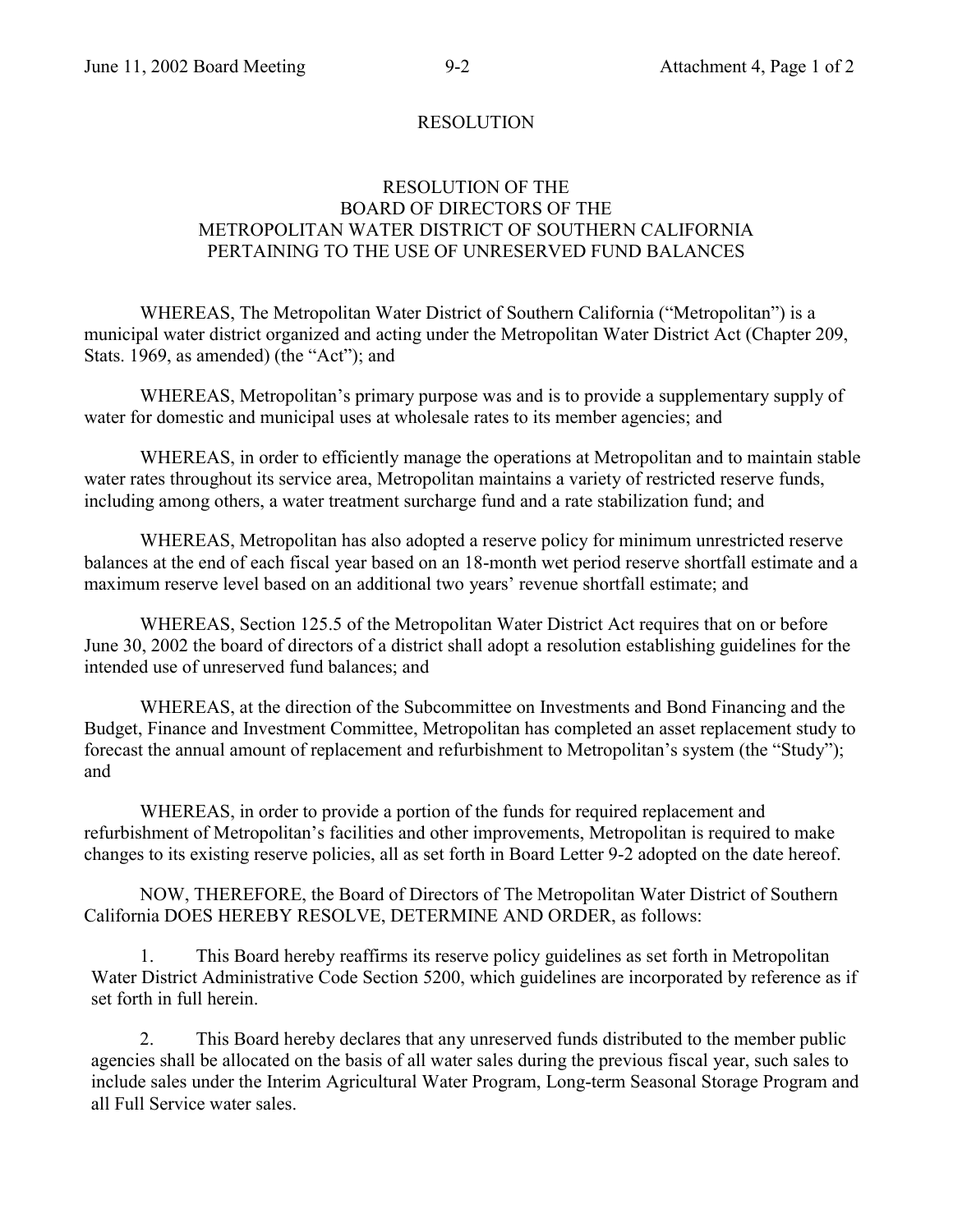3. This Board hereby finds that the guidelines for the intended use of unreserved fund balances, including provisions for use of such funds for replacement and refurbishment purposes, are in accordance with the requirements of Section 125.5 of the Metropolitan Water District Act.

4. This Board hereby finds that the use of unreserved fund balances provided in this Resolution is not defined as a project under the California Environmental Quality Act ("CEQA"), because the proposed action involves continuing administrative activities, such as general policy and procedure making (Section 15378(b)(2) of the State CEQA Guidelines). In addition, the proposed action is not subject to CEQA because it involves the creation of government funding mechanisms or other government fiscal activities which do not involve any commitment to any specific project which may result in a potentially significant physical impact on the environment (Section 15378(b)(4) of the State CEQA Guidelines).

5. This Board hereby directs the Chief Executive Officer to develop all necessary rules and regulations to implement the guidelines set forth in Board Letter 9-2 and this Resolution, including necessary amendments to Metropolitan's Administrative Code to ensure that upon the refund of monies paid for the purchase of water that such amounts shall be based upon each member agencyís purchase of water from Metropolitan during the previous fiscal year.

6. The Chairman of the Board, the Chief Executive Officer and the General Counsel of Metropolitan are each authorized and directed to take such other actions as they deem necessary or advisable in order to carry out and effectuate the purposes of this Resolution.

I HEREBY CERTIFY that the foregoing is a full, true and correct copy of a resolution adopted by the Board of Directors of The Metropolitan Water District of Southern California at its regular meeting held on June 11, 2002.

 $\overline{a}$ 

Executive Secretary The Metropolitan Water District of Southern California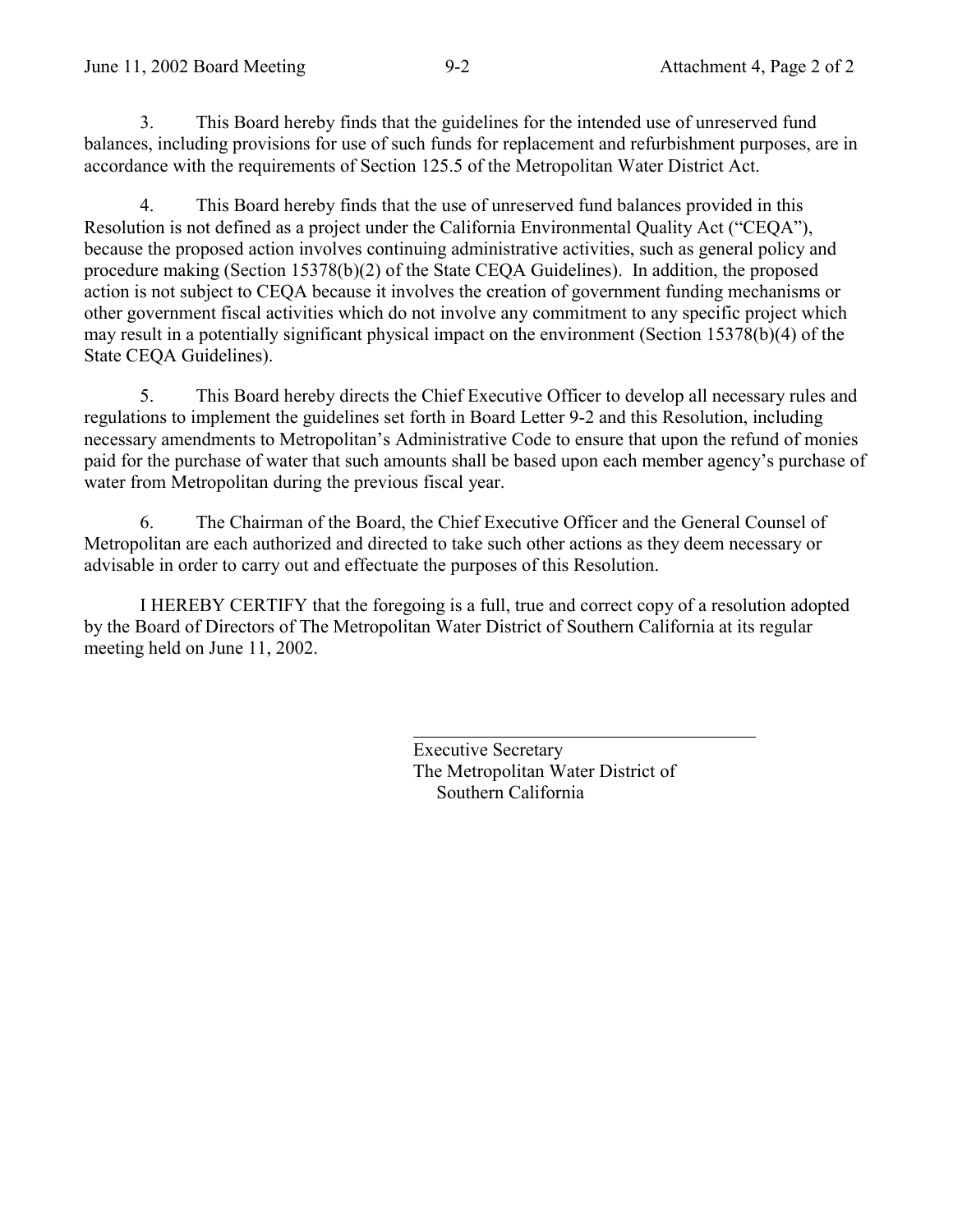# **§ 5109. Pay-As-You-Go Funding.**

To preserve debt capacity for evolving or unexpected financial needs, the Board's objective shall be to fund annually on a pay-as-you-go basis that portion of the capital program expenditures of the District sufficient to maintain stable water rates and charges, strong financial ratios and appropriate reserve levels. The amount of annual pay-as-you-go expenditures shall be determined by the Board as part of the annual budget process and shall include the costs of:

(a) Capital facilities or projects totaling \$1,000,000 or less.

(b) Capital assets with estimated payback periods or useful lives shorter than the calculated average life of alternative long-term bond financing.

(c) Capital improvement program studies.

(d) Other capital facilities or projects, including replacements and refurbishment of Metropolitan facilities or portions thereof, as determined by the Board to meet the above objective.

The costs relating to provisions (a) through (c) above shall be paid from operating revenues, including revenues derived from water standby or availability service charges or benefit assessments, and proceeds from disposals of surplus property made available for expenditure by the Board in the Pay-As-You-Go Fund.

M.I. 37449 - December 13, 1988; paragraph (c) added and renumbered (d) by M.I. 37530 - February 14, 1989; amended by M.I. 37679 - May 9, 1989; amended by M.I. 41580 - September 12, 1995; first paragraph and (d) amended by M.I. 43434 - March 9, 1999.

# **§ 5202. Fund Parameters.**

The minimum cash and securities to be held in the various ledger funds as of June 30 of each year shall be as follows:

(a) For the Revenue Remainder Fund cash and securities on hand of June 30 of each year shall be equal to the portion of fixed costs of the District estimated to be recovered by water sales revenues for the eighteen months beginning with the immediately succeeding July. Such funds are to be used in the event that revenues are insufficient to pay the costs of the District.

(b) For the Pay-As-You-Go Fund, cash and securities on hand on June 30 of each year shall be at least equal to one half of the estimated amount needed to fund pay-as-you-go expenditures, as defined in Section 5109, during the next fiscal year. In addition, any unexpended pay-as-you-go monies shall remain in the Pay-As-You-Go Fund for pay-as-you-go-expenditures, or shall otherwise be applied as the Board shall determine.

(c) Amounts remaining in the Revenue Remainder Fund and Pay-As-You-Go Fund collectively on June 30 of each year after meeting the requirements set forth in Section 5202(a) and (b) shall be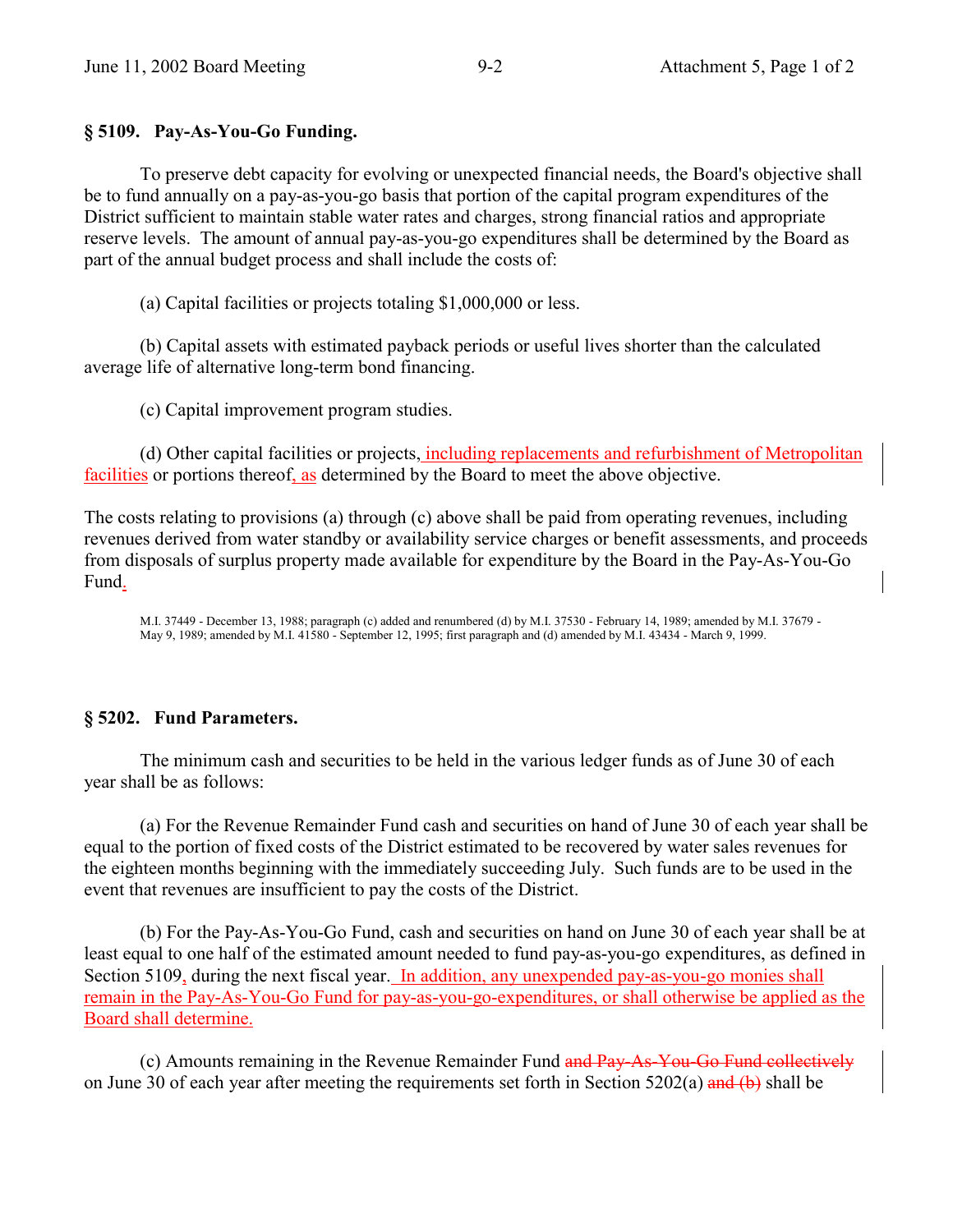transferred to the Water Rate Stabilization Fund and to the extent required under Section 5202(d), to the Water Treatment Surcharge Stabilization Fund.

(d) After making the transfer of funds as set forth in Section 5202(c), a determination shall be made to substantially identify the portion, if any, of such transferred funds attributable to collections of treatment surcharge revenue in excess of water treatment cost. Such funds shall be transferred to the Water Treatment Surcharge Stabilization Fund to be available for the principal purpose of mitigating required increases in the surcharge for water treatment. If such determination indicates a deficiency in treatment surcharge revenue occurred during the fiscal year, a transfer of funds shall be made from the Water Treatment Surcharge Stabilization Fund as needed to reimburse funds used for the deficiency. Notwithstanding the principal purpose of the Water Treatment Surcharge Stabilization Fund, amounts assigned to this fund shall be available for any other lawful purpose of the District.

(e) Amounts in the Water Rate Stabilization Fund shall be held for the principal purpose of maintaining stable and predictable water rates and charges. The amount to be held in the Water Rate Stabilization fund shall be targeted to be equal to the portion of the fixed costs of the District estimated to be recovered by water sales revenues during the two years immediately following the eighteen-month period referenced in Section 5202(a). Funds in excess of such targeted amount shall be utilized for capital expenditures of the District in lieu of the issuance of additional debt, or for the redemption, defeasance or purchase of outstanding bonds or commercial paper of the District as determined by the Board. Provided that the District's fixed charge coverage ratio is at or above 1.2 amounts in the Water Rate Stabilization Fund may be expended for any lawful purpose of the District, as determined by the Board of Directors, provided that any funds distributed to member agencies shall be allocated on the basis of all water sales during the previous fiscal year, such sales to include sales under the Interim Agricultural Water Program, Long-term Seasonal Storage Program and all Full Service water sales.

Section 331.2 - M.I. 32735 - May 8, 1979, effective July 1, 1979 [Supersedes M.I. 30984 - August 19, 1975; M.I. 31826 - June 14, 1977 and M.I. 32292 - June 13, 1978]; amended by M.I. 35309 - September 11, 1984; amended by M.I. 35730 - July 9, 1985. Section 331.2 repealed and Section 5201 adopted by M.I. 36464 - January 13, 1987, effective April 1, 1987; paragraph (a) amended and paragraph (b) added by M.I. 36676 - June 9, 1987; paragraph (a) amended by M.I. 36731 - July 14, 1987; paragraph (b) amended and paragraph (c) added by M.I. 37007 - February 9, 1988; amended by M.I. 37449 - December 13, 1988; paragraph (a) amended by M.I. 37679 - May 9, 1989; renumbered to Section 5202 by M.I. 38241 - May 8, 1990; paragraphs (c) and (d) amended by M. I. 38304 - June 12, 1990; paragraph (a) amended by M.I. 39794 - August 20, 1992; paragraph (e) added by M.I. 41581 - September 12, 1995; Section renamed and paragraphs (a)-(c) and (e) amended by M.I.43434 - March 9, 1999; paragraph (e) amended by M.I. 43587 - June 8, 1999.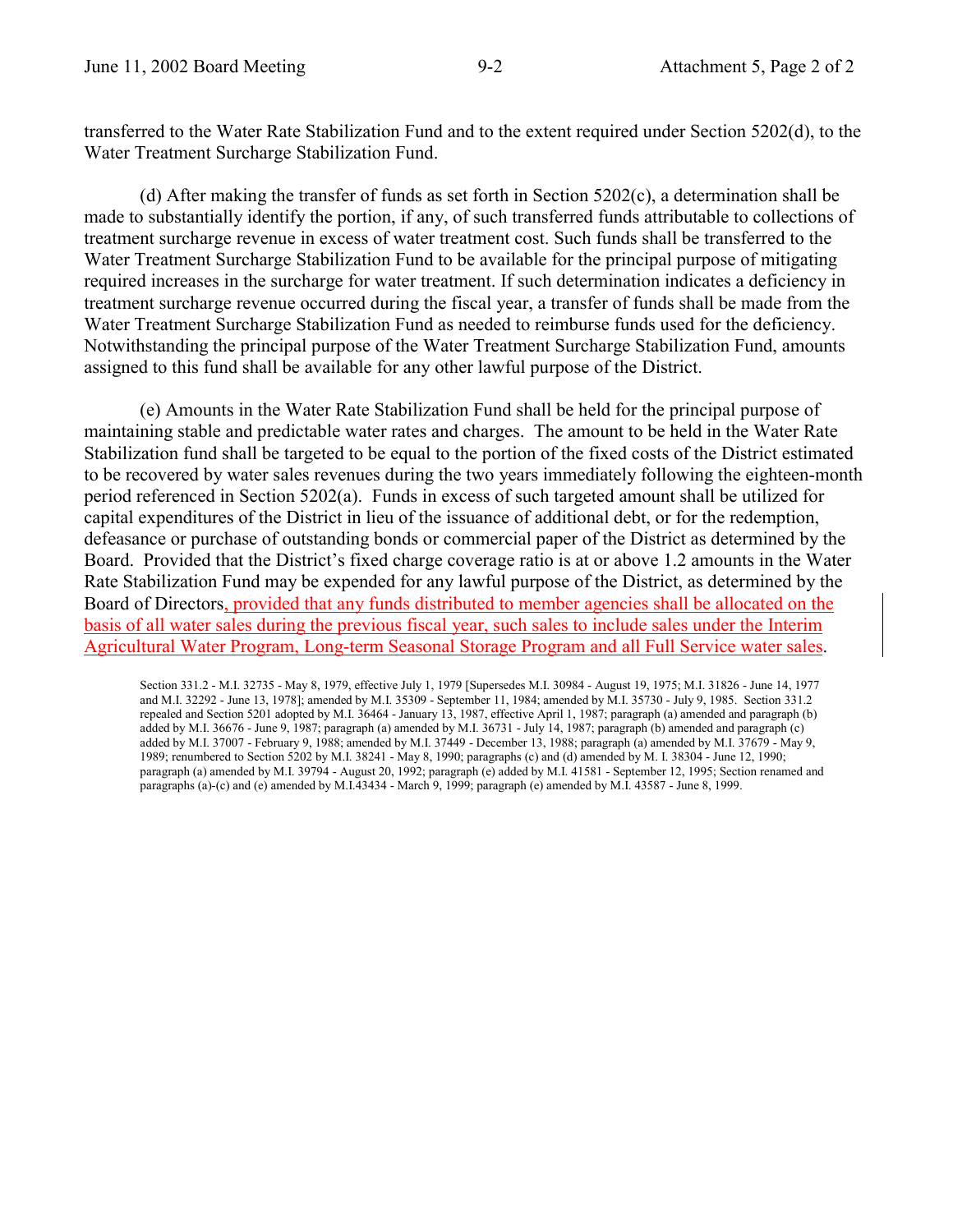# **ß 5109. Pay-As-You-Go Funding.**

To preserve debt capacity for evolving or unexpected financial needs, the Board's objective shall be to fund annually on a pay-as-you-go basis that portion of the capital program expenditures of the District sufficient to maintain stable water rates and charges, strong financial ratios and appropriate reserve levels. The amount of annual pay-as-you-go expenditures shall be determined by the Board as part of the annual budget process and shall include the costs of:

(a) Capital facilities or projects totaling \$1,000,000 or less.

(b) Capital assets with estimated payback periods or useful lives shorter than the

calculated average life of alternative long-term bond financing.

(c) Capital improvement program studies.

(d) Other capital facilities or projects, including replacements and refurbishment of Metropolitan facilities or portions thereof, as determined by the Board to meet the above objective.

The costs relating to provisions (a) through (c) above shall be paid from operating revenues, including revenues derived from water standby or availability service charges or benefit assessments, and proceeds from disposals of surplus property made available for expenditure by the Board in the Pay-As-You-Go Fund.

# **ß 5202. Fund Parameters.**

The minimum cash and securities to be held in the various ledger funds as of June 30 of each year shall be as follows:

(a) For the Revenue Remainder Fund cash and securities on hand of June 30 of each year shall be equal to the portion of fixed costs of the District estimated to be recovered by water sale revenues for the eighteen months beginning with the immediately succeeding July. Such funds are to be used in the event that revenues are insufficient to pay the costs of the District.

(b) For the Pay-As-You-Go Fund, cash and securities on hand on June 30 of each year shall be at least equal to one-half of the estimated amount needed to fund pay-as-you-go expenditures, as defined in Section 5109 during the next fiscal year. In addition, any unexpended Pay-As-You-Go monies shall remain in the Pay-As-You Go Fund for pay-as-you-go-expenditures, or as shall be applied as the Board shall otherwise determine.

(c) Amounts remaining in the Revenue Remainder Fund on June 30 of each year after meeting the requirements set forth in Section 5202(a) shall be transferred to the Water Rate Stabilization Fund and to the extent required under Section 5202(d), to the Water Treatment Surcharge Stabilization Fund.

(d) After making the transfer of funds as set forth in Section 5202(c), a determination shall be made to substantially identify the portion, if any, of such transferred funds attributable to collections of treatment surcharge revenue in excess of water treatment cost. Such funds shall be transferred to the Water Treatment Surcharge Stabilization Fund to be available for the principal purpose of mitigating required increases in the surcharge for water treatment. If such determination indicates a deficiency in treatment surcharge revenue occurred during the fiscal year, a transfer of funds shall be made from the Water